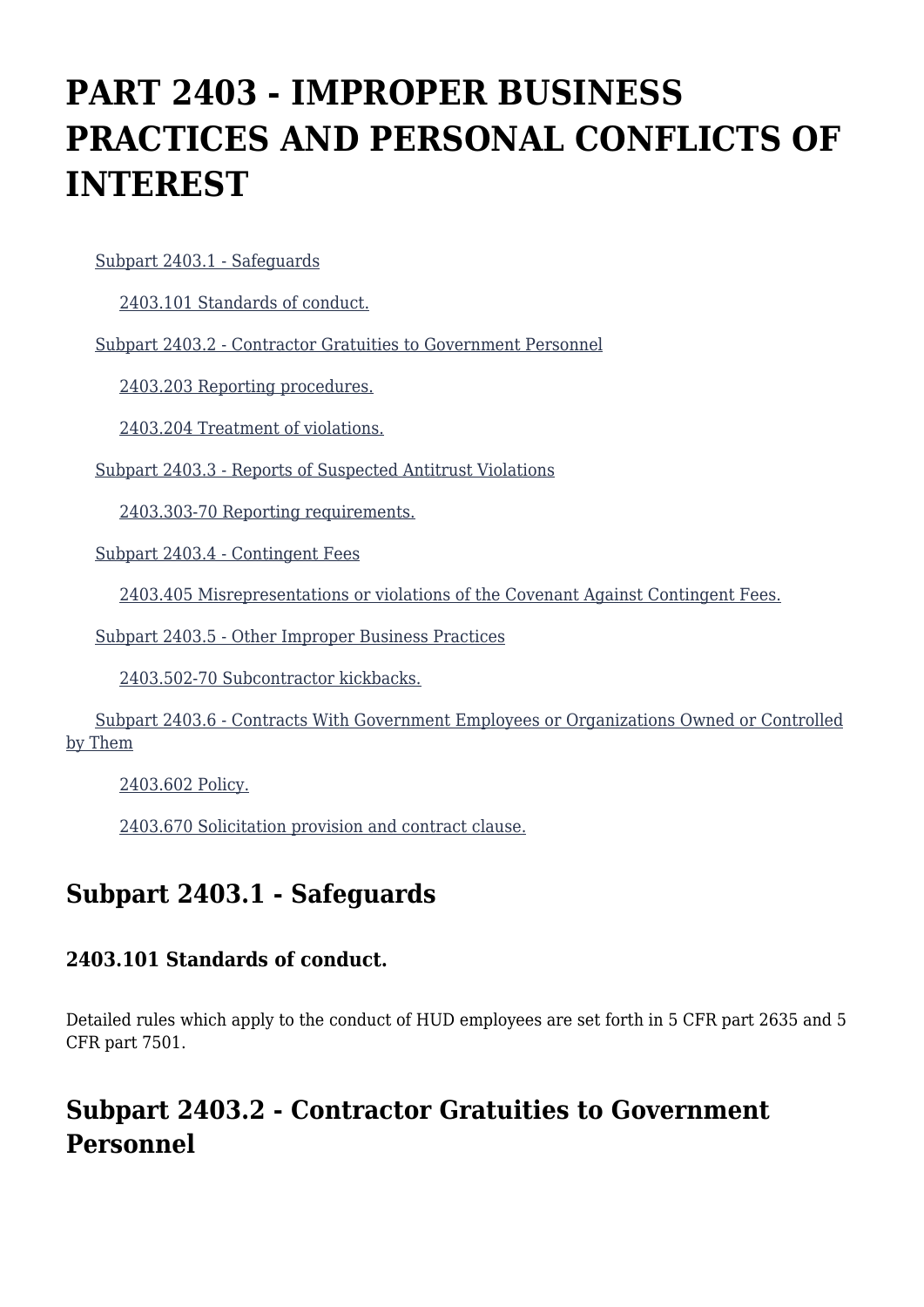### **2403.203 Reporting procedures.**

Suspected violations of the gratuities clause (FAR 52.203-3) shall be reported to the Head of the Contracting Activity (HCA) in writing. The HCA will request the Office of Inspector General (OIG) to conduct any necessary investigation. Upon receipt of the OIG report, the HCA will evaluate the circumstances to determine if a violation has occurred. The HCA will refer violations and recommended corrective actions to the Senior Procurement Executive for disposition.

### **2403.204 Treatment of violations.**

The Senior Procurement Executive will process violations in accordance with FAR 3.204.

### **Subpart 2403.3 - Reports of Suspected Antitrust Violations**

#### **2403.303-70 Reporting requirements.**

Potential anti-competitive practices such as described in FAR subpart 3.3, evidenced in bids or proposals, shall be reported to the Office of General Counsel through the Head of the Contracting Activity with a copy to the Senior Procurement Executive and the Inspector General. The Office of General Counsel will provide reports to the Attorney General as appropriate.

### **Subpart 2403.4 - Contingent Fees**

### **2403.405 Misrepresentations or violations of the Covenant Against Contingent Fees.**

(a) Government personnel who suspect or have evidence of attempted or actual exercise of improper influence, misrepresentation of a contingent fee arrangement, or other violation of the Covenant against Contingent Fees shall report the matter promptly to the Head of the Contracting Activity.

(b) When there is specific evidence or other reasonable basis to suspect one or more of the violations in paragraph (a) of this section, the HCA shall review the facts and, if appropriate, take or direct one or more of the actions set forth at FAR 3.405(b). The HCA shall refer suspected fraudulent or criminal matters to HUD's Office of the Inspector General for possible referral to the Department of Justice.

### **Subpart 2403.5 - Other Improper Business Practices**

#### **2403.502-70 Subcontractor kickbacks.**

Contracting Officers shall report suspected violations of the Anti-Kickback Act through the Head of